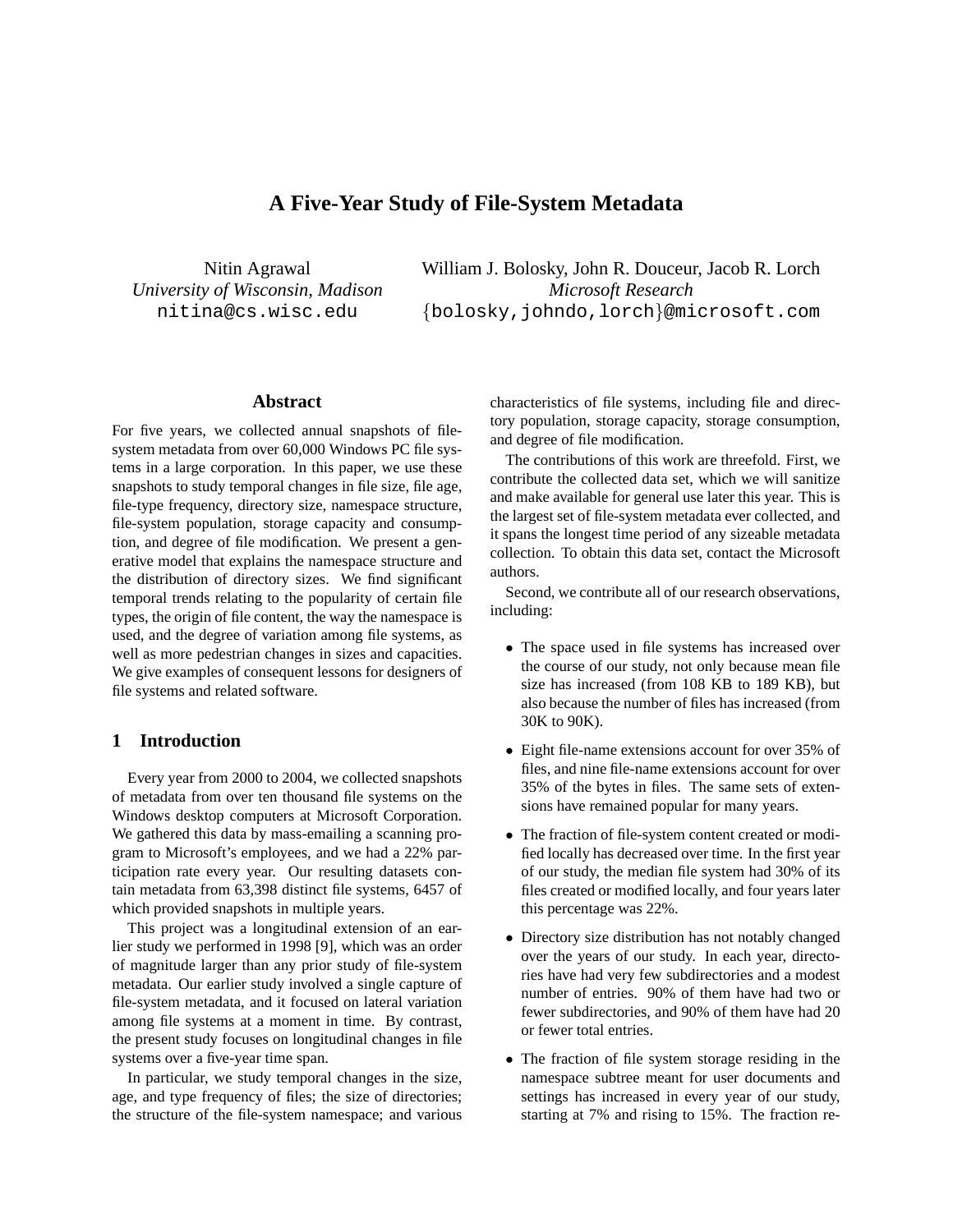siding in the subtree meant for system files has also risen over the course of our study, from 2% to 11%.

- File system capacity has increased dramatically during our study, with median capacity rising from 5 GB to 40 GB. One might expect this to cause drastic reductions in file system fullness, but instead the reduction in file system fullness has been modest. Median fullness has only decreased from 47% to 42%.
- Over the course of a single year, 80% of file systems become fuller and 18% become less full.

Third, we contribute a generative, probabilistic model for how directory trees are created. Our model explains the distribution of directories by depth in the namespace tree, and it also explains the distribution of the count of subdirectories per directory. This is the first generative model that characterizes the process by which filesystem namespaces are constructed.

§2 describes the methodology of our data collection, analysis, and presentation. §3, §4, and §5 present our findings on, respectively, files, directories, and space usage. §6 surveys related work, and §7 summarizes and concludes.

# **2 Methodology**

This section describes the methodology we applied to collecting, analyzing, and presenting the data.

# **2.1 Data collection**

We developed a simple program that traverses the directory tree of each local, fixed-disk file system mounted on a computer. The program records a snapshot of all metadata associated with each file or directory, including hidden files and directories. This metadata includes name, size, timestamps, and attributes. The program also records the parent-child relationships of nodes in the namespace tree, as well as some system configuration information. The program records file names in an encrypted form. We wrote automated tools that decrypt the file names for computing aggregate statistics, but for privacy reasons we do not look at the decrypted file names directly, which places some limits on our analyses. In post-processing, we remove metadata relating to the system paging file, because this is part of the virtual memory system rather than the file system.

In the autumn of every year from 2000 to 2004, we distributed the scanning program via email to a large subset of the employees of Microsoft, with a request for the recipients to run the program on their desktop machines. As an incentive to participate, we held a lottery in which

| Year | <b>Period</b>      | <b>Users</b> | <b>Machs</b> | <b>FSs</b> |
|------|--------------------|--------------|--------------|------------|
| 2000 | $13$ Sep $-29$ Sep | 5396         | 6051         | 11,654     |
| 2001 | $8$ Oct $-2$ Nov   | 7539         | 9363         | 16.022     |
| 2002 | $30$ Sep $-1$ Nov  | 7158         | 9091         | 15,011     |
| 2003 | 13 Oct $-14$ Nov   | 7436         | 9262         | 14,633     |
| 2004 | $5$ Oct $-12$ Nov  | 7180         | 8729         | 13,505     |

Table 1: Properties of each year's dataset

| Year  | <b>NTFS</b> | <b>FAT32</b> | FAT   | <b>Other</b> | <b>Total</b> |
|-------|-------------|--------------|-------|--------------|--------------|
| 2000  | 7,015       | 2,696        | 1,943 | $\theta$     | 11,654       |
| 2001  | 11,791      | 3,314        | 915   | 2            | 16,022       |
| 2002  | 12,302      | 2,280        | 429   | $\theta$     | 15,011       |
| 2003  | 12,853      | 1,478        | 302   | $\theta$     | 14,633       |
| 2004  | 12,364      | 876          | 264   |              | 13,505       |
| Total | 56.325      | 10,644       | 3,853 | 3            | 70,825       |

Table 2: File system types in datasets

each scanned machine counted as an entry, with a single prize of a night's stay at a nearby resort hotel. The specific subset of people we were permitted to poll varied from year to year based on a number of factors; however, despite variations in user population and in other distribution particulars, we observed a 22% participation rate every year.

We scanned desktops rather than servers because at Microsoft, files are typically stored on individual desktops rather than centralized servers. We collected the data via voluntary participation rather than random selection because the company only permitted the former approach; note that this voluntary approach may have produced selection bias.

# **2.2 Data properties**

Table 1 itemizes some properties of each year's data collection. The primary collection period ran between the listed start and end dates, which mark the beginning of our emailing requests and the last eligible day for the lottery. Some snapshots continued to trickle in after the primary collection period; we used these in our analyses as well.

Table 2 itemizes the breakdown of each year's snapshots according to file-system type. 80% of our snapshots came from NTFS [27], the main file system for operating systems in the Windows NT family; 5% from FAT [18], a 16-bit file system dating from DOS; and 15% from FAT32 [18], a 32-bit upgrade of FAT developed for Windows 95.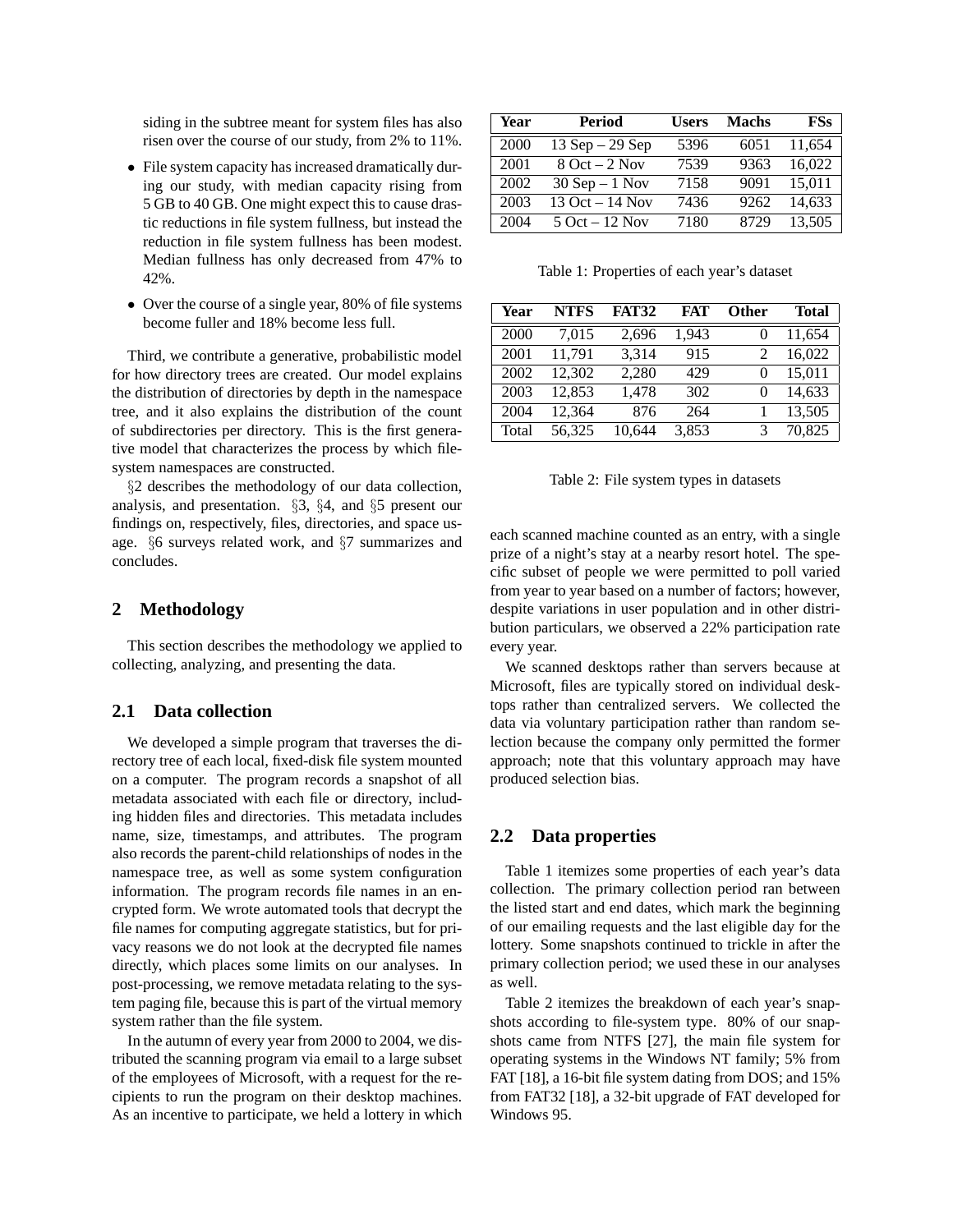| <b>Start</b> |        | 2     | 3     |     | 5  |
|--------------|--------|-------|-------|-----|----|
| 2000         | 11,654 | 950   | 234   | 63  | 18 |
| 2001         | 16,022 | 1,833 | 498   | 144 |    |
| 2002         | 15,011 | 1,852 | 588   |     |    |
| 2003         | 14.633 | 1,901 |       |     |    |
| 2004         | 13,505 |       |       |     |    |
| Total        | 70.825 | 6.536 | 1.320 | 207 | 18 |

Table 3: Number of file systems for which we have snapshots in the *n* consecutive years starting with each year. For instance, there are 1,852 file systems for which we have snapshots from both 2002 and 2003.

For some analyses, we needed a way to establish whether two file-system snapshots from different years refer to the same file system. "Sameness" is not actually a well-formed notion; for example, it is not clear whether a file system is still the same after its volume is extended. We defined two snapshots to refer to the same file system if and only if they have the same user name, computer name, volume ID, drive letter, and total space. The need for some of these conditions was not obvious at first. For example, we added drive letter because some drives on some machines are multiply mapped, and we added total space so that a volume set would not be considered the same if a new volume were added to the set. Based on this definition, Table 3 shows the number of snapshots for which we have consecutive-year information.

#### **2.3 Data presentation**

Many of our graphs have horizontal axes that span a large range of nonnegative numbers. To represent these ranges compactly, we use a logarithmic scale for nonzero values, but we also include an abscissa for the zero value, even though zero does not strictly belong on a logarithmic scale.

We plot most histograms with line graphs rather than bar graphs because, with five or more datasets on a single plot, bar graphs can become difficult to read. For each bin in the histogram, we plot a point  $(x, y)$  where x is the midpoint of the bin and  $y$  is the size of the bin. We use the geometric midpoint when the  $x$  axis uses a logarithmic scale. We often plot un-normalized histograms rather than probability density functions (PDFs) for two reasons: First, the graphs expose more data if we do not normalize them. Second, because the count of files and directories per file system has grown substantially over time, not normalizing allows us to plot multiple years' curves on the same chart without overlapping to the point of unreadability.

Whenever we use the prefix K, as in KB, we mean  $2^{10}$ . Similarly, we use M for  $2^{20}$  and G for  $2^{30}$ .

# **2.4 Data analysis**

We believe that analysis of longitudinal file system data is of interest to many sets of people with diverse concerns about file system usage. For instance:

- developers of file systems, including desktop, server, and distributed file systems
- storage area network designers
- developers of file system utilities, such as backup, anti-virus, content indexing, encryption, and disk space usage visualization
- storage capacity planners
- disk manufacturers, especially those using gray-box techniques to enable visibility into the file system at the disk level [2]
- multitier storage system developers

In each subsection, after discussing our findings and what we consider to be the most interesting summaries of these findings, we will present some examples of interesting implications for the people enumerated above.

# **2.5 Limitations**

All our data comes from a relatively homogenous sample of machines: Microsoft desktops running Windows. Since past studies [23, 28] have shown that file system characteristics can vary from one environment to another, our conclusions may not be applicable to substantially different environments. For instance, our conclusions are likely not applicable to file system server workloads, and it is unclear to what extent they can be generalized to non-Windows operating systems. It may also be that artifacts of Microsoft policy, such as specific software distributions that are common or disallowed, may yield results that would not apply to other workloads.

# **3 Files**

#### **3.1 File count per file system**

Figure 1 plots cumulative distribution functions (CDFs) of file systems by count of files. The count of files per file system has increased steadily over our fiveyear sample period: The arithmetic mean has grown from 30K to 90K files and the median has grown from 18K to 52K files.

The count of files per file system is going up from year to year, and, as we will discuss in §4.1, the same holds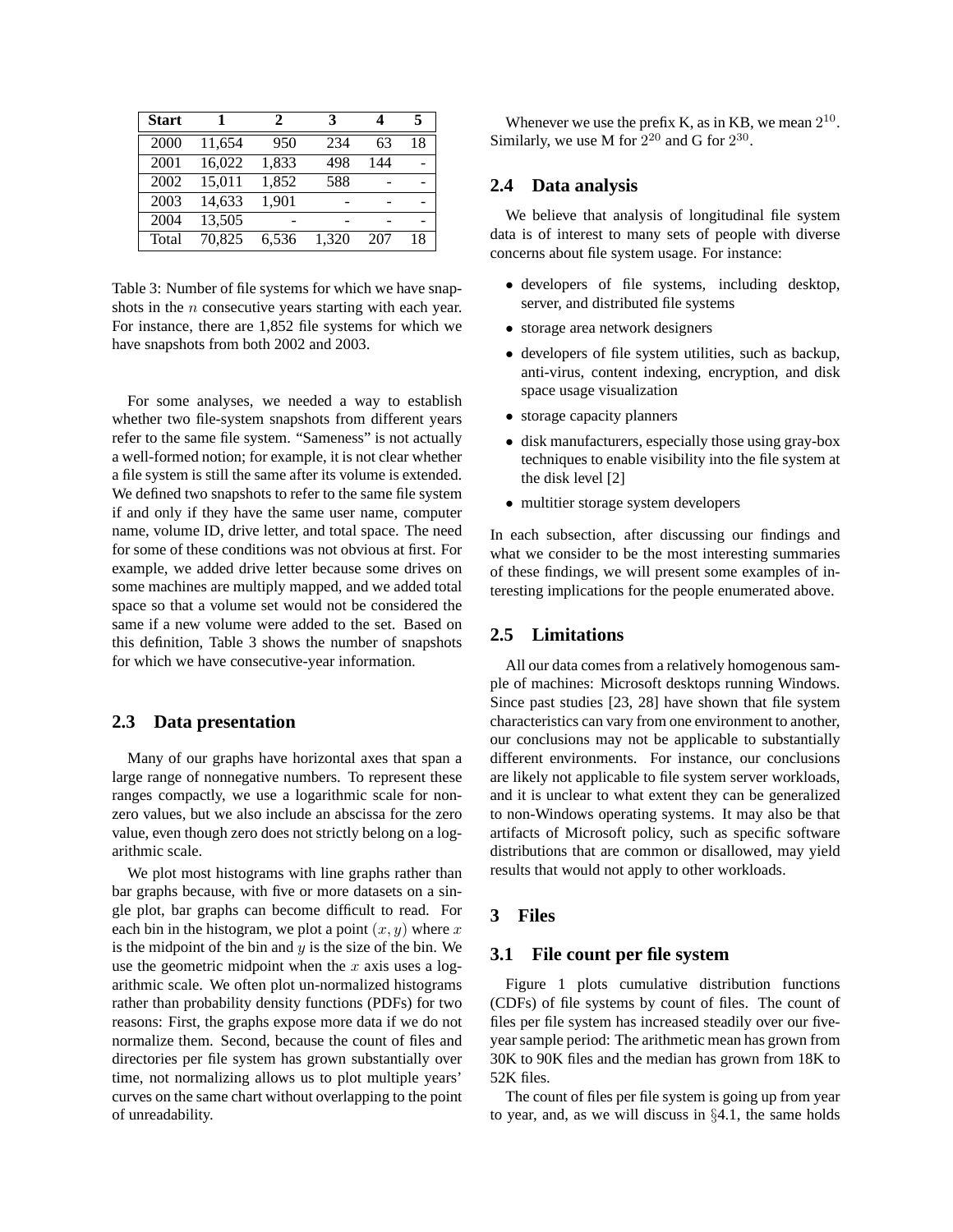

Figure 1: CDFs of file systems by file count



Figure 2: Histograms of files by size

for directories. Thus, file system designers should ensure their metadata tables scale to large file counts. Additionally, we can expect file system scans that examine data proportional to the number of files and/or directories to take progressively longer. Examples of such scans include virus scans and metadata integrity checks following block corruption. Thus, it will become increasingly useful to perform these checks efficiently, perhaps by scanning in an order that minimizes movement of the disk arm.

#### **3.2 File size**

This section describes our findings regarding file size. We report the size of actual content, ignoring the effects of internal fragmentation, file metadata, and any other overhead. We observe that the overall file size distribution has changed slightly over the five years of our study. By contrast, the majority of stored bytes are found in increasingly larger files. Moreover, the latter distribution increasingly exhibits a double mode, due mainly to database and blob (binary large object) files.

Figure 2 plots histograms of files by size and Figure 3 plots the corresponding CDFs. We see that the absolute count of files per file system has grown significantly over time, but the general shape of the distribution has not







Figure 4: Histograms of bytes by containing file size

changed significantly. Although it is not visible on the graph, the arithmetic mean file size has grown by 75% from 108 KB to 189 KB. In each year, 1–1.5% of files have a size of zero.

The growth in mean file size from 108 KB to 189 KB over four years suggests that this metric grows roughly 15% per year. Another way to estimate this growth rate is to compare our 2000 result to the 1981 result of 13.4 KB obtained by Satyanarayanan [24]. This comparison estimates the annual growth rate as 12%. Note that this latter estimate is somewhat flawed, since it compares file sizes from two rather different environments.



Figure 5: CDFs of bytes by containing file size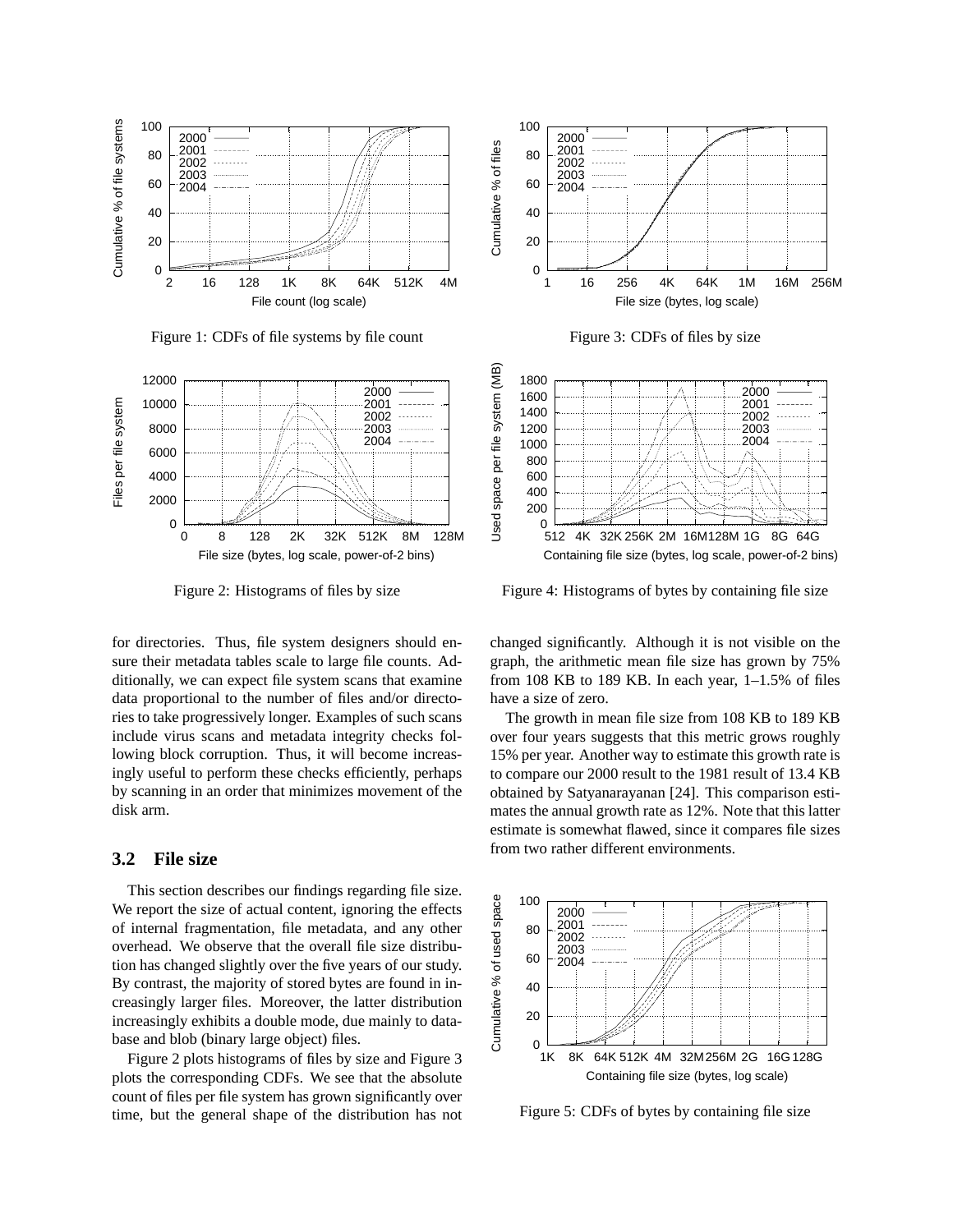

Figure 6: Contribution of file types to Figure 4 (2004). *Video* means files with extension avi, dps, mpeg, mpg, vob, or wmv; *DB* means files with extension ldf, mad, mdf, ndf, ost, or pst; and *Blob* means files named hiberfil.sys and files with extension bak, bkf, bkp, dmp, gho, iso, pqi, rbf, or vhd.

Figure 4 plots histograms of bytes by containing file size, alternately described as histograms of files weighted by file size. Figure 5 plots CDFs of these distributions. We observe that the distribution of file size has shifted to the right over time, with the median weighted file size increasing from 3 MB to 9 MB. Also, the distribution exhibits a double mode that has become progressively more pronounced. The corresponding distribution in our 1998 study did not show a true second mode, but it did show an inflection point around 64 MB, which is near the local minimum in Figure 4.

To study this second peak, we broke out several categories of files according to file-name extension. Figure 6 replots the 2004 data from Figure 4 as a stacked bar chart, with the contributions of video, database, and blob files indicated. We see that most of the bytes in large files are in video, database, and blob files, and that most of the video, database, and blob bytes are in large files.

Our finding that different types of files have different size distributions echoes the findings of other studies. In 1981, Satyanarayanan [24] found this to be the case on a shared file server in an academic environment. In 2001, Evans and Kuenning also noted this phenomenon in their analysis of 22 machines running various operating systems at Harvey Mudd College and Marine Biological Laboratories [11]. The fact that this finding is consistent across various different environments and times suggests that it is fundamental.



Figure 7: Histograms of files by age



Figure 8: CDFs of files by age

There are several implications of the fact that a large number of small files account for a small fraction of disk usage, such as the following. First, it may not take much space to colocate many of these files with their metadata. This may be a reasonable way to reduce the disk seek time needed to access these files. Second, a file system that colocates several files in a single block, like ReiserFS [22], will have many opportunities to do so. This will save substantial space by eliminating internal fragmentation, especially if a large block size is used to improve performance. Third, designers of disk usage visualization utilities may want to show not only directories but also the names of certain large files.

# **3.3 File age**

This subsection describes our findings regarding file age. Because file timestamps can be modified by application programs [17], our conclusions should be regarded cautiously.

Figure 7 plots histograms of files by age, calculated as the elapsed time since the file was created or last modified, relative to the time of the snapshot. Figure 8 shows CDFs of this same data. The median file age ranges between 80 and 160 days across datasets, with no clear trend over time.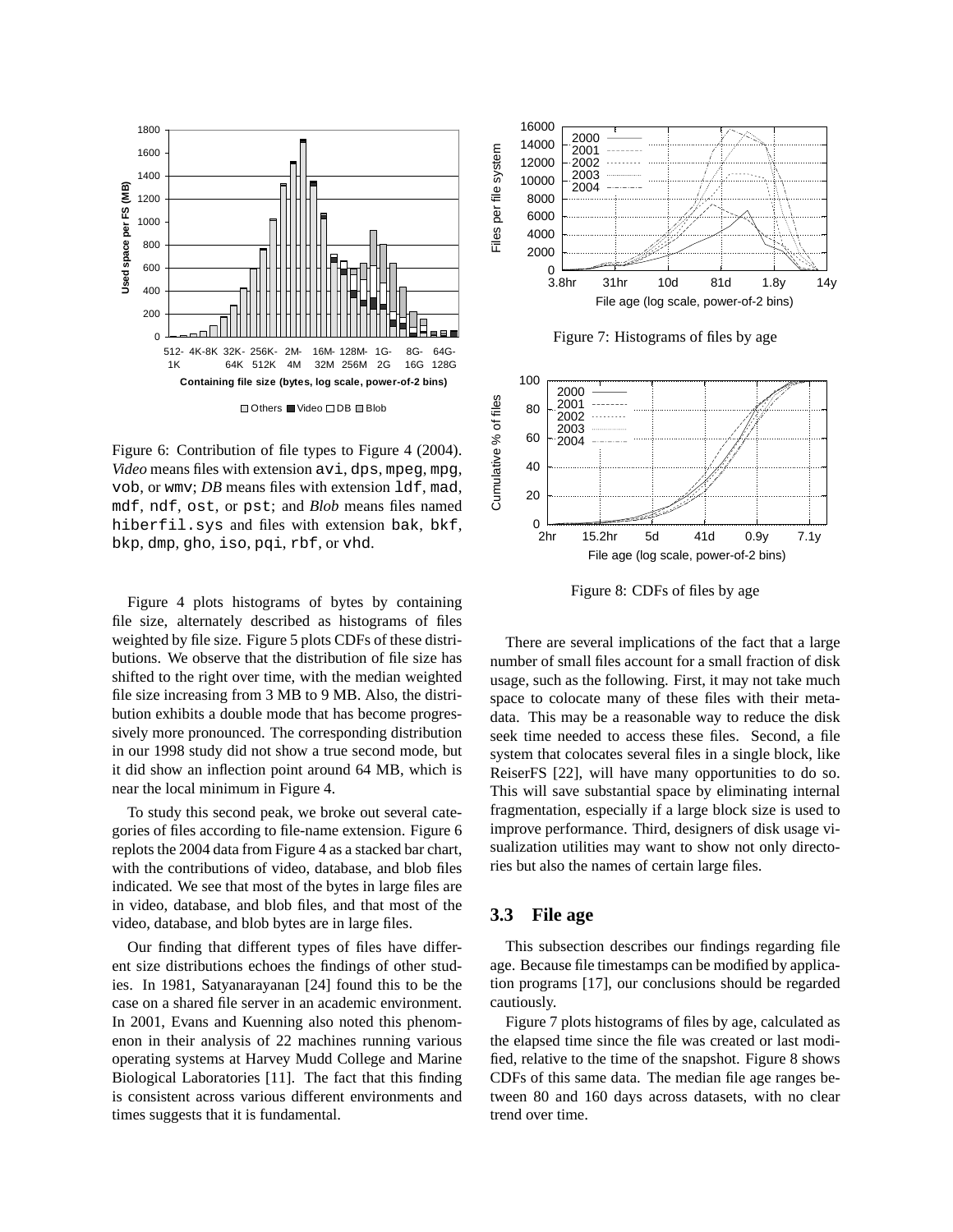

Figure 9: Fraction of files with popular extensions

The distribution of file age is not memoryless, so the age of a file is useful in predicting its remaining lifetime. So, systems such as archival backup systems can use this distribution to make predictions of how much longer a file will be needed based on how old it is. Since the distribution of file age has not appreciably changed across the years, we can expect that a prediction algorithm developed today based on the latest distribution will apply for several years to come.

#### **3.4 File-name extensions**

This subsection describes our findings regarding popular file types, as determined by file-name extension. Although the top few extensions have not changed dramatically over our five-year sample period, there has been some change, reflecting a decline in the relative prevalence of web content and an increase in use of virtual machines. The top few extensions account for nearly half of all files and bytes in file systems.

In old DOS systems with 8.3-style file names, the extension was the zero to three characters following the single dot in the file name. Although Windows systems allow file names of nearly arbitrary length and containing multiple dots, many applications continue to indicate their file types by means of extensions. For our analyses, we define an extension as the five-or-fewer characters following the last dot in a file name. If a name has no dots or has more than five characters after the last dot, we consider that name to have no extension, which we represent with the symbol  $\emptyset$ . As a special case, if a file name ends in .gz, .bz2, and .Z, then we ignore that suffix when determining extension. We do this because these are types of compressed files wherein the actual content type is indicated by the characters prior to the compression extension. To understand the typical usage of the file extensions we discuss in this section, see Table 4.

| <b>Extension</b> | <b>Typical Usage</b>                   |
|------------------|----------------------------------------|
| cpp              | $C_{++}$ source code                   |
| dll              | Dynamic link library                   |
| exe              | Executable                             |
| gif              | Image in Graphic Interchange Format    |
| h.               | Source code header                     |
| htm              | File in hypertext markup language      |
| pq               | Image in JPEG format                   |
| lib              | Code library                           |
| mp3              | Music file in MPEG Layer III format    |
| pch              | Precompiled header                     |
| pdb              | Source symbols for debugging           |
| pst              | Outlook personal folder                |
| txt              | Text                                   |
| vhd              | Virtual hard drive for virtual machine |
| wma              | Windows Media Audio                    |

Table 4: Typical usage of popular file extensions



Figure 10: Fraction of bytes in files with popular extensions

Figure 9 plots, for the nine extensions that are the most popular in terms of file count, the fraction of files with that extension. The fractions are plotted longitudinally over our five-year sample period. The most notable thing we observe is that these extensions' popularity is relatively stable—the top five extensions have remained the top five for this entire time. However, the relative popularity of gif files and htm files has gone down steadily since 2001, suggesting a decline in the popularity of web content relative to other ways to fill one's file system.

Figure 10 plots, for the ten extensions that are the most popular in terms of summed file size, the fraction of file bytes residing in files with that extension. Across all years, dynamic link libraries (dll files) contain more bytes than any other file type. Extension vhd, which is used for virtual hard drives, is consuming a rapidly increasing fraction of file-system space, suggesting that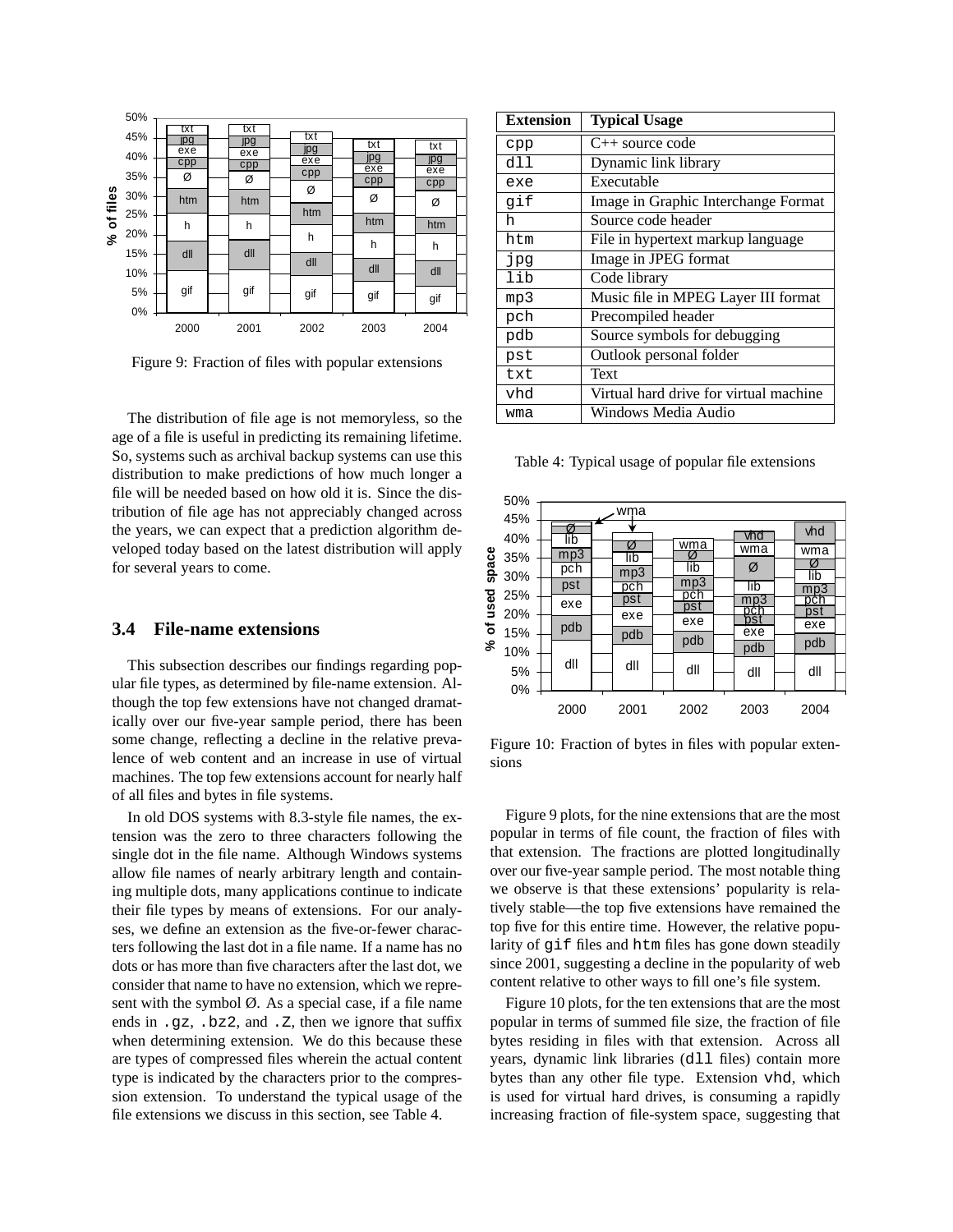

Figure 11: Histograms of file systems by percentage of files unwritten



Figure 12: CDFs of file systems by percentage of files unwritten

virtual machine use is increasing. The null extension exhibits a notable anomaly in 2003, but we cannot investigate the cause without decrypting the file names in our datasets, which would violate our privacy policy.

Since files with the same extension have similar properties and requirements, some file system management policies can be improved by including special-case treatment for particular extensions. Such special-case treatment can be built into the file system or autonomically and dynamically learned [16]. Since nearly half the files, and nearly half the bytes, belong to files with a few popular extensions, developing such special-case treatment for only a few particular extensions can optimize performance for a large fraction of the file system. Furthermore, since the same extensions continue to be popular year after year, one can develop special-case treatments for today's popular extensions and expect that they will still be useful years from now.

### **3.5 Unwritten files**

Figures 11 and 12 plot histograms and CDFs, respectively, of file systems by percentage of files that have not been written since they were copied onto the file sys-



Figure 13: CDFs of file systems by directory count

tem. We identify such files as ones whose modification timestamps are earlier than their creation timestamps, since the creation timestamp of a copied file is set to the time at which the copy was made, but its modification timestamp is copied from the original file. Over our sample period, the arithmetic mean of the percentage of locally unwritten files has grown from 66% to 76%, and the median has grown from 70% to 78%. This suggests that users locally contribute to a decreasing fraction of their systems' content. This may in part be due to the increasing amount of total content over time.

Since more and more files are being copied across file systems rather than generated locally, we can expect identifying and coalescing identical copies to become increasingly important in systems that aggregate file systems. Examples of systems with such support are the FARSITE distributed file system [1], the Pastiche peerto-peer backup system [8], and the Single Instance Store in Windows file servers [5].

# **4 Directories**

#### **4.1 Directory count per file system**

Figure 13 plots CDFs of file systems by count of directories. The count of directories per file system has increased steadily over our five-year sample period: The arithmetic mean has grown from 2400 to 8900 directories and the median has grown from 1K to 4K directories.

We discussed implications of the rising number of directories per file system earlier, in §3.1.

# **4.2 Directory size**

This section describes our findings regarding directory size, measured by count of contained files, count of contained subdirectories, and total entry count. None of these size distributions has changed appreciably over our sample period, but the mean count of files per directory has decreased slightly.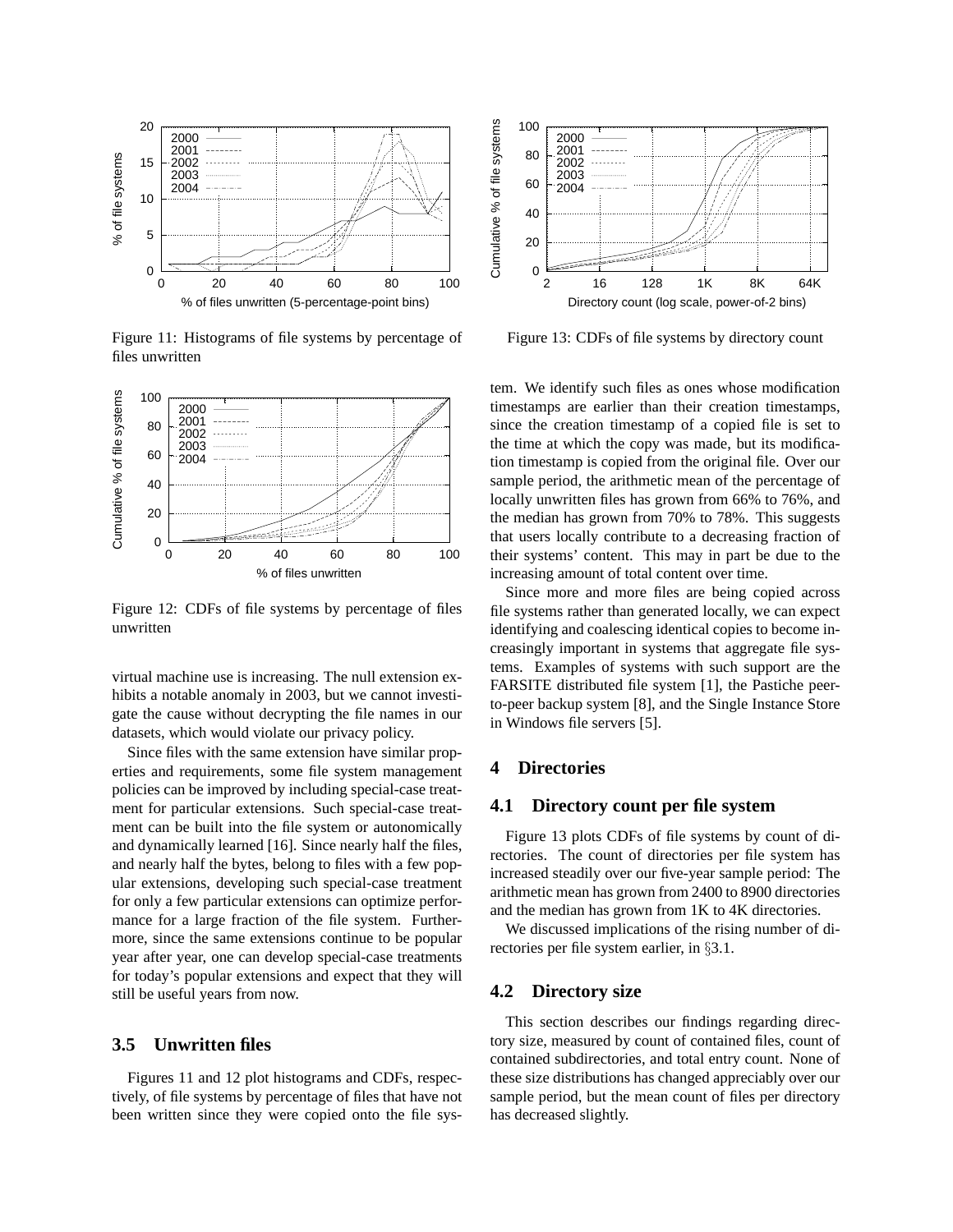

Figure 14: CDFs of directories by file count





Figure 16: CDFs of directories by entry count



Figure 15: CDFs of directories by subdirectory count

Figure 17: Fraction of files and bytes in special subtrees

Figure 14 plots CDFs of directories by size, as measured by count of files in the directory. It shows that although the absolute count of directories per file system has grown significantly over time, the distribution has not changed appreciably. Across all years, 23–25% of directories contain no files, which marks a change from 1998, in which only 18% contained no files and there were more directories containing one file than those containing none. The arithmetic mean directory size has decreased slightly and steadily from 12.5 to 10.2 over the sample period, but the median directory size has remained steady at 2 files.

Figure 15 plots CDFs of directories by size, as measured by count of subdirectories in the directory. It includes a model approximation we will discuss later in §4.5. This distribution has remained unchanged over our sample period. Across all years, 65–67% of directories contain no subdirectories, which is similar to the 69% found in 1998.

Figure 16 plots CDFs of directories by size, as measured by count of total entries in the directory. This distribution has remained largely unchanged over our sample period. Across all years, 46–49% of directories contain two or fewer entries.

Since there are so many directories with a small number of files, it would not take much space to colocate the metadata for most of those files with those directories. Such a layout would reduce seeks associated with file accesses. Therefore, it might be useful to preallocate a small amount of space near a new directory to hold a modest amount of child metadata. Similarly, most directories contain fewer than twenty entries, suggesting using an on-disk structure for directories that optimizes for this common case.

# **4.3 Special directories**

This section describes our findings regarding the usage of Windows special directories. We find that an increasing fraction of file-system storage is in the namespace subtree devoted to system files, and the same holds for the subtree devoted to user documents and settings.

Figure 17 plots the fraction of file-system files that reside within subtrees rooted in each of three special directories: Windows, Program Files, and Documents and Settings. This figure also plots the fraction of file-system bytes contained within each of these special subtrees.

For the Windows subtree, the fractions of files and bytes have both risen from 2–3% to 11% over our sample period, suggesting that an increasingly large fraction of file-system storage is devoted to system files. In par-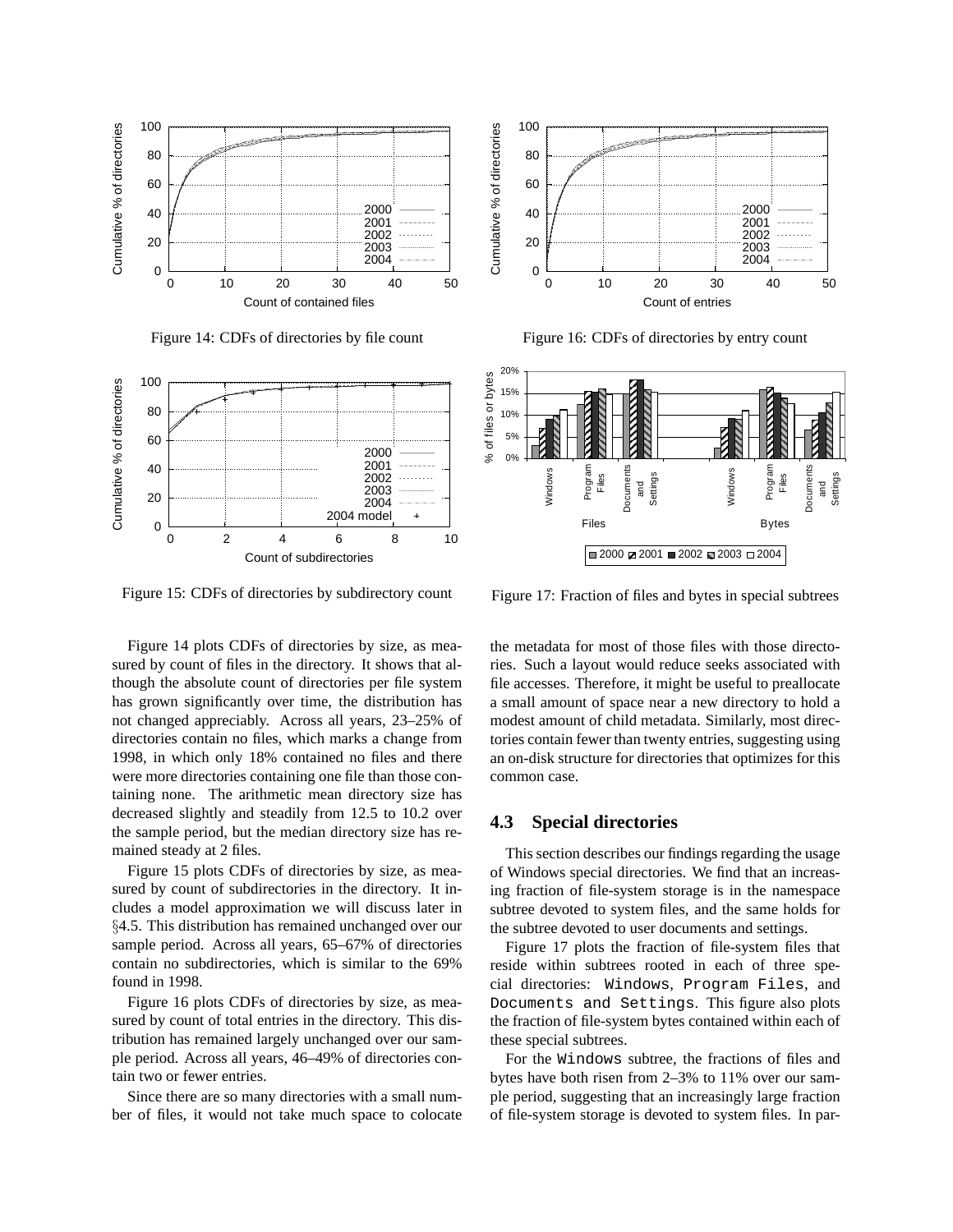

Figure 18: Histograms of directories by namespace depth

ticular, we note that Windows XP was released between the times of our 2000 and 2001 data collections.

For the Program Files subtree, the fractions of files and bytes have trended in opposite directions within the range of 12–16%. For the Documents and Settings subtree, the fraction of bytes has increased dramatically while the fraction of files has remained relatively stable.

The fraction of all files accounted for by these subtrees has risen from 25% to 40%, and the fraction of bytes therein has risen from 30% to 41%, suggesting that application writers and end users have increasingly adopted Windows' prescriptive namespace organization [7].

Backup software generally does not have to back up system files, since they are static and easily restored. Since system files are accounting for a larger and larger fraction of used space, it is becoming more and more useful for backup software to exclude these files.

On the other hand, files in the Documents and Settings folder tend to be the most important files to back up, since they contain user-generated content and configuration information. Since the percentage of bytes devoted to these files is increasing, backup capacity planners should expect, surprisingly, that their capacity requirements will increase *faster* than disk capacity is planned to grow. On the other hand, the percentage of files is not increasing, so they need not expect metadata storage requirements to scale faster than disk capacity. This may be relevant if metadata is backed up in a separate repository from the data, as done by systems such as EMC Centera [13].

# **4.4 Namespace tree depth**

This section describes our findings regarding the depth of directories, files, and bytes in the namespace tree. We find that there are many files deep in the namespace tree, especially at depth 7. Also, we find that files deeper in the namespace tree tend to be orders-of-magnitude smaller than shallower files.



Figure 19: CDFs of directories by namespace depth



Figure 20: Histograms of files by namespace depth

Figure 18 plots histograms of directories by their depth in the namespace tree, and Figure 19 plots CDFs of this same data; it also includes a model approximation we will discuss later in §4.5. The general shape of the distribution has remained consistent over our sample period, but the arithmetic mean has grown from 6.1 to 6.9, and the median directory depth has increased from 5 to 6.

Figure 20 plots histograms of file count by depth in the namespace tree, and Figure 21 plots CDFs of this same data. With a few exceptions, such as at depths 2, 3, and 7, these distributions roughly track the observed distributions of directory depth, indicating that the count of files



Figure 21: CDFs of files by namespace depth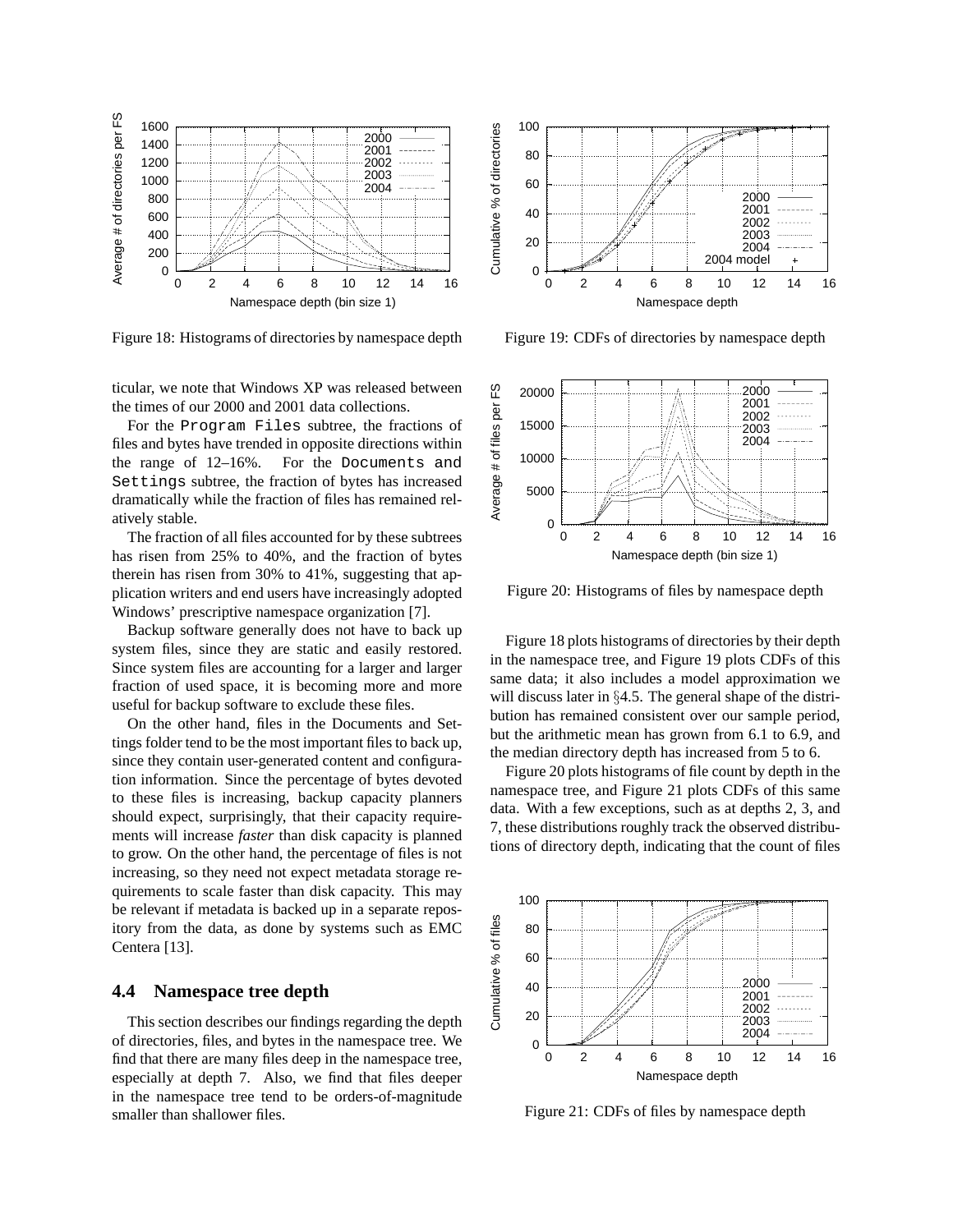

Figure 22: Files per directory vs. namespace depth



Figure 23: File size vs. namespace depth

per directory is mostly independent of directory depth. To study this more directly, Figure 22 plots the mean count of files per directory versus directory depth. There is a slight downward trend in this ratio with increasing depth, punctuated by three depths whose directories have greater-than-typical counts of files: At depth 2 are files in the Windows and Program Files directories; at depth 3 are files in the System and System32 directories; and at depth 7 are files in the web cache directories.

Figure 23 plots the mean file size versus directory depth on a logarithmic scale. We see here that files deeper in the namespace tree tend to be smaller than shallower ones. The mean file size drops by two orders of magnitude between depth 1 and depth 3, and there is a drop of roughly 10% per depth level thereafter. This phenomenon occurs because most bytes are concentrated in a small number of large files (see Figures 2 and 4), and these files tend to reside in shallow levels of the namespace tree. In particular, the hibernation image file is located in the root.

Since many files and directories are deep in the namespace tree, efficient path lookup of deep paths should be a priority for file system designers. For instance, in distributed file systems where different servers are responsible for different parts of the namespace tree [1], deep path lookup may be expensive if not optimized. The high depth of many entries in the namespace may also be of interest to designers of file system visualization GUIs, to determine how much column space to allot for directory traversal. Furthermore, since the fraction of files at high depths is increasing across the years of our study, these lessons will become more and more important as years pass.

The clear trend of decreasing file size with increasing namespace tree depth sugests a simple coarse mechanism to predict future file size at time of file creation. File systems might use such prediction to decide where on disk to place a new file.

#### **4.5 Namespace depth model**

We have developed a generative model that accounts for the distribution of directory depth. The model posits that new subdirectories are created inside an existing directory in offset proportion to the count of subdirectories already in that directory.

In our previous study [9], we observed that the distribution of directories by depth could be approximated by a Poisson distribution with  $\lambda = 4.38$ , yielding a maximum displacement of cumulative curves (MDCC) of 2%. Poisson is also an acceptable approximation for the five datasets in the present study, with  $\lambda$  growing from 6.03 to 6.88 over the sample period, yielding MDCCs that range from 1% to 4%. However, the Poisson distribution does not provide an explanation for the behavior; it merely provides a means to approximate the result. By contrast, we have developed a generative model that accounts for the distribution of directory depths we have observed, with accuracy comparable to the Poisson model.

The generative model is as follows. A file system begins with an empty root directory. Directories are added to the file system one at a time. For each new directory, a parent directory is selected probabilistically, based on the count of subdirectories the parent currently has. Specifically, the probability of choosing each extant directory as a parent is proportional to  $c(d) + 2$ , where  $c(d)$  is the count of extant subdirectories of directory  $d$ . We used Monte Carlo simulation to compute directory depth distributions according to this generative model. Given a count of directories in a file system, the model produces a distribution of directory depths that matches the observed distribution for file systems of that size. Figure 19 plots the aggregate result of the model for all file systems in the 2004 dataset. The model closely matches the CDF of observed directory depths, with an MDCC of 1%.

Our generative model accounts not only for the distribution of directory depth but also for that of subdirectory size. Figure 15 shows this for the 2004 dataset. The model closely matches the CDF, with an MDCC of 5%.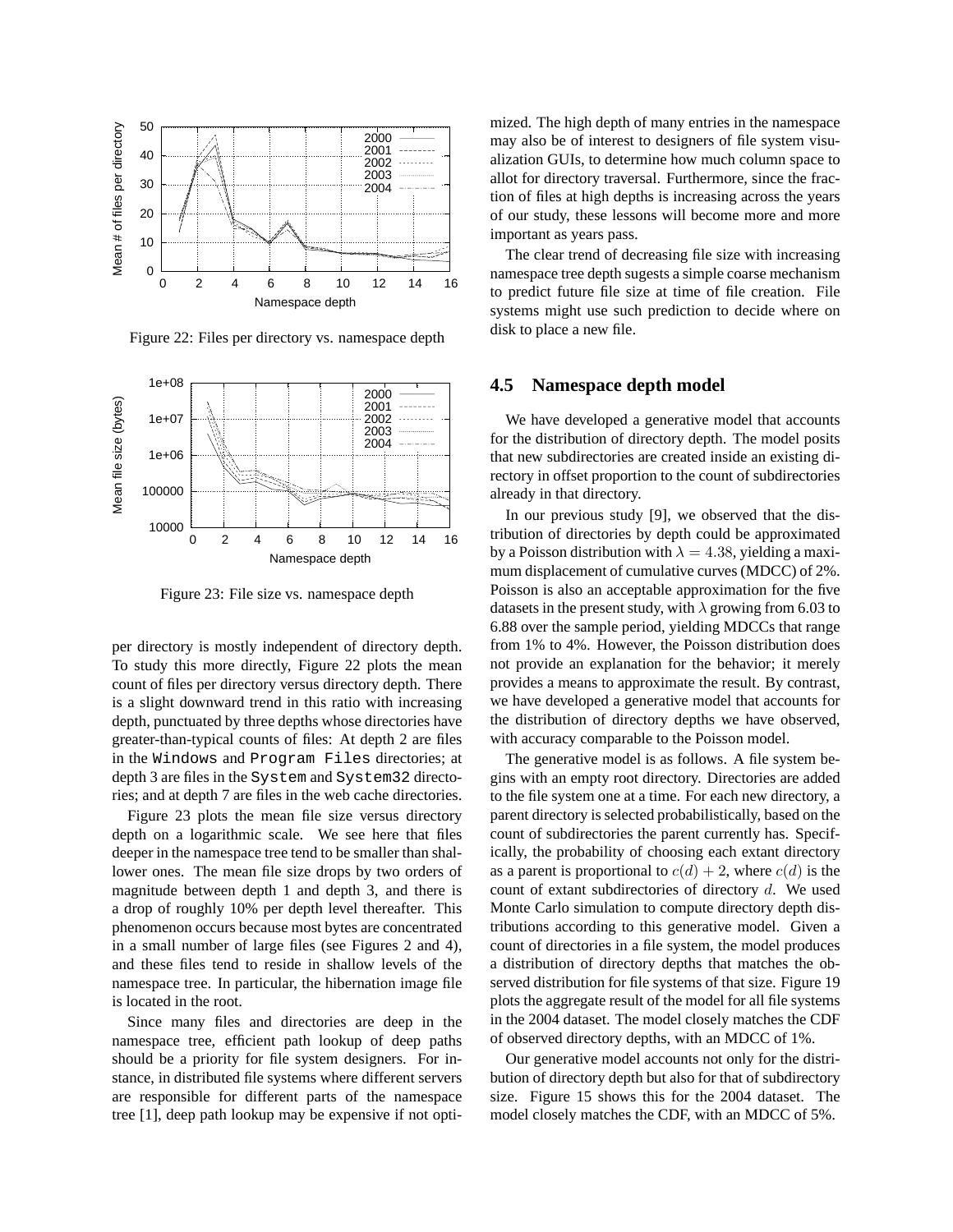

Figure 24: CDFs of file systems by storage capacity



Figure 25: CDFs of file systems by total consumed space

Intuitively, the proportional probability  $c(d) + 2$  can be interpreted as follows: If a directory already has some subdirectories, it has demonstrated that it is a useful location for subdirectories, and so it is a likely place for more subdirectories to be created. The more subdirectories it has, the more demonstrably useful it has been as a subdirectory home, so the more likely it is to continue to spawn new subdirectories. If the probability were proportional to  $c(d)$  without any offset, then an empty directory could never become non-empty, so some offset is necessary. We found an offset of 2 to match our observed distributions very closely for all five years of our collected data, but we do not understand why the particular value of 2 should be appropriate.

# **5 Space Usage**

# **5.1 Capacity and usage**

Figure 24 plots CDFs of file system volumes by storage capacity, which has increased dramatically over our five-year sample period: The arithmetic mean has grown from 8 GB to 46 GB and the median has grown from 5 GB to 40 GB. The number of small-capacity file system volumes has dropped dramatically: Systems of 4 GB or less have gone from 43% to 4% of all file systems.



Figure 26: CDFs of file systems by fullness

Figure 25 plots CDFs of file systems by total consumed space, including not only file content but also space consumed by internal fragmentation, file metadata, and the system paging file. Space consumption increased steadily over our five-year sample period: The geometric mean has grown from 1 GB to 9 GB, the arithmetic mean has grown from 3 GB to 18 GB, and the median has grown from 2 GB to 13 GB.

Figure 26 plots CDFs of file systems by percentage of fullness, meaning the consumed space relative to capacity. The distribution is very nearly uniform for all years, as it was in our 1998 study. The mean fullness has dropped slightly from 49% to 45%, and the median file system has gone from 47% full to 42% full. By contrast, the aggregate fullness of our sample population, computed as total consumed space divided by total filesystem capacity, has held steady at 41% over all years.

In any given year, the range of file system capacities in this organization is quite large. This means that software must be able to accommodate a wide range of capacities simultaneously existing within an organization. For instance, a peer-to-peer backup system must be aware that some machines will have drastically more capacity than others. File system designs, which must last many years, must accommodate even more dramatic capacity differentials.

# **5.2 Changes in usage**

This subsection describes our findings regarding how individual file systems change in fullness over time. For this part of our work, we examined the 6536 snapshot pairs that correspond to the same file system in two consecutive years. We also examined the 1320 snapshot pairs that correspond to the same file system two years apart. We find that 80% of file systems become fuller over a one-year period, and the mean increase in fullness is 14 percentage points. This increase is predominantly due to creation of new files, partly offset by deletion of old files, rather than due to extant files changing size.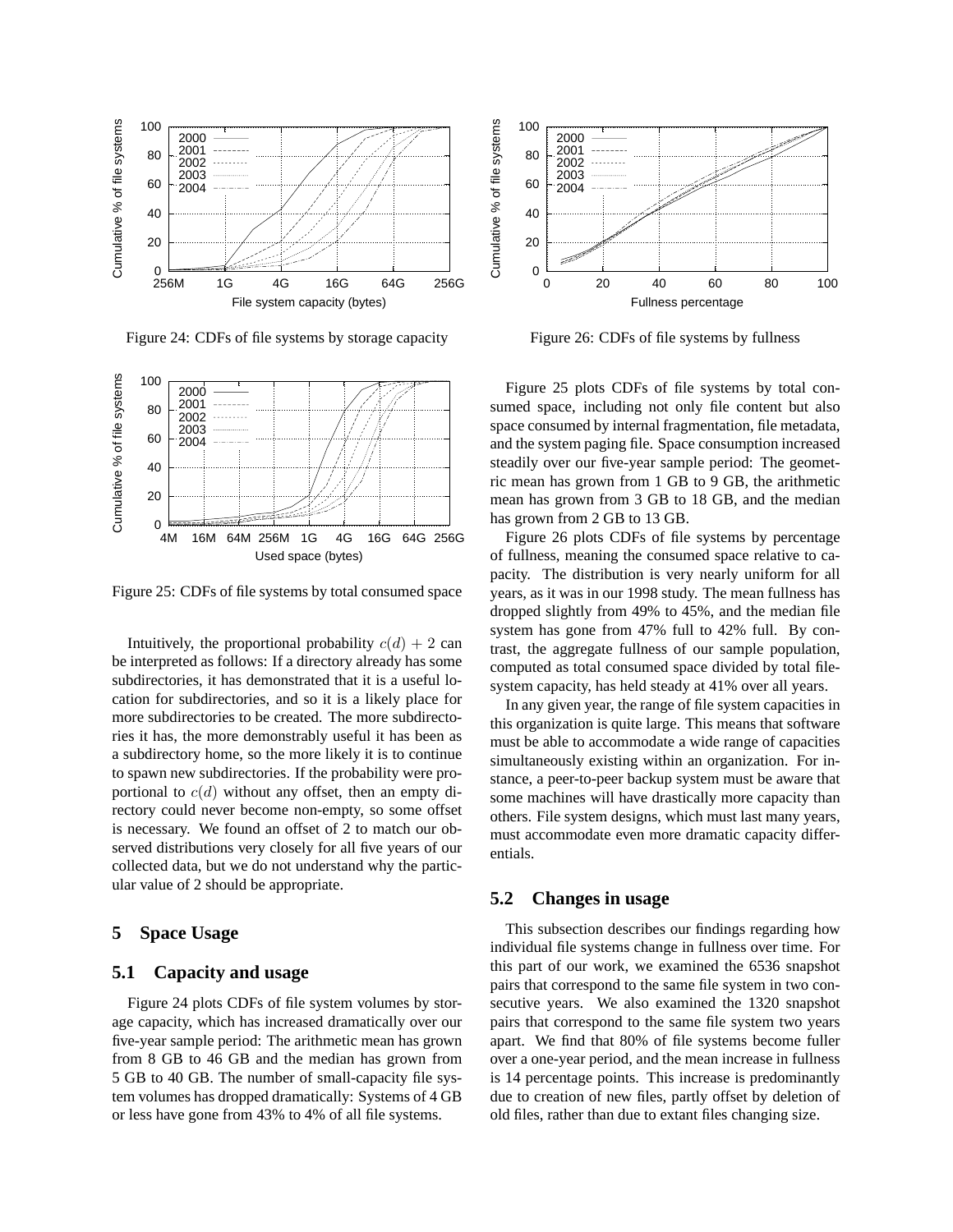

Figure 27: Histograms of file systems by 1-year fullness increase



Fullness increase (percentage points, 5-percentage-point bins)

Figure 28: CDFs of file systems by 1-year fullness increase

When comparing two matching snapshots in different years, we must establish whether two files in successive snapshots of the same file system are the same file. We do not have access to files' inode numbers, because collecting them would have lengthened our scan times to an unacceptable degree. We thus instead use the following proxy for file sameness: If the files have the same full pathname, they are considered the same, otherwise they are not. This is a conservative approach: It will judge a file to be two distinct files if it or any ancestor directory has been renamed.

Figures 27 and 28 plot histograms and CDFs, respectively, of file systems by percentage-point increase in fullness from one year to the next. We define this term by example: If a file system was 50% full in 2000 and 60% full in 2001, it exhibited a 10 percentage-point increase in fullness. The distribution is substantially the same for all four pairs of consecutive years. Figure 28 shows that 80% of file systems exhibit an increase in fullness and fewer than 20% exhibit a decrease. The mean increase from one year to the next is 14 percentage points.

We also examined the increase in fullness over two years. We found the mean increase to be 22 percentage points. This is less than twice the consecutive-year increase, indicating that as file systems age, they increase their fullness at a slower rate. Because we have so few file systems with snapshots in four consecutive years, we did not explore increases over three or more years.

Since file systems that persist for a year tend to increase their fullness by about 14 points, but the mean file-system fullness has dropped from 49% to 45% over our sample period, it seems that the steadily increasing fullness of individual file systems is offset by the replacement of old file systems with newer, emptier ones.

Analyzing the factors that contribute to the 14-point mean year-to-year increase in fullness revealed the following breakdown: Fullness increases by 28 percentage points due to files that are present in the later snapshot but not in the earlier one, meaning that they were created during the intervening year. Fullness decreases by 15 percentage points due to files that are present in the earlier snapshot but not in the later one, meaning that they were deleted during the intervening year. Fullness also increases by 1 percentage point due to growth in the size of files that are present in both snapshots. An insignificant fraction of this increase is attributable to changes in system paging files, internal fragmentation, or metadata storage.

We examined the size distributions of files that were created and of files that were deleted, to see if they differed from the overall file-size distribution. We found that they do not differ appreciably. We had hypothesized that users tend to delete large files to make room for new content, but the evidence does not support this hypothesis.

Since deleted files and created files have similar size distributions, file system designers need not expect the fraction of files of different sizes to change as a file system ages. Thus, if they find it useful to assign different parts of the disk to files of different sizes, they can anticipate the allocation of sizes to disk areas to not need radical change as time passes.

Many peer-to-peer systems use free space on computers to store shared data, so the amount of used space is of great importance. With an understanding of how this free space decreases as a file system ages, a peer-to-peer system can proactively plan how much it will need to offload shared data from each file system to make room for additional local content. Also, since a common reason for upgrading a computer is because its disk space becomes exhausted, a peer-to-peer system can use a prediction of when a file system will become full as a coarse approximation to when that file system will become unavailable.

# **6 Related Work**

This research extends our earlier work in measuring and modeling file-system metadata on Windows work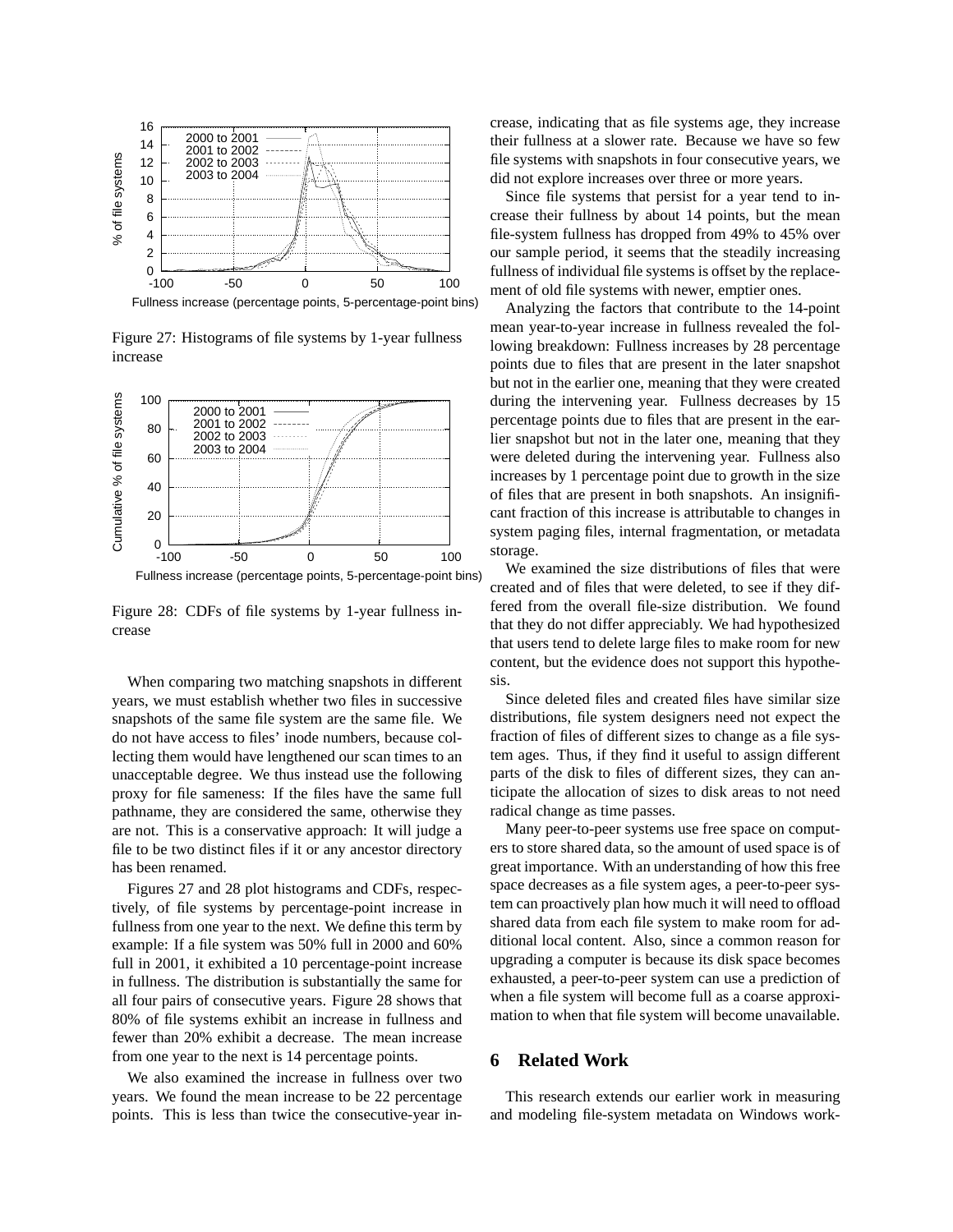stations. In 1998, we collected snapshots of over ten thousand file systems on the desktop computers at Microsoft [9]. The focus of the earlier study was on variations among file systems within the sample, all of which were captured at the same time. By contrast, the focus of the present study is on longitudinal analysis, meaning how file systems have changed over time.

Prior to our previous study, there were no studies of static file-system metadata on Windows systems, but there were several such studies in other operating-system environments. These include Satyanarayanan's study of a Digital PDP-10 at CMU in 1981 [24], Mullender and Tanenbaum's study of a Unix system at Vrije Universiteit in 1984 [20], Irlam's study of 1050 Unix file systems in 1993 [14], and Sienknecht et al.'s study of 267 file systems in 46 HP-UX systems at Hewlett-Packard in 1994 [25]. All of these studies involved snapshots taken at a single time, like our study in 1998. There have also been longitudinal studies of file-system metadata, but for significantly shorter times than ours: Bennett *et al.*studied three file servers at the University of Western Ontario over a period of one day in 1991 [4], and Smith and Seltzer studied 48 file systems on four file servers at Harvard over a period of ten months in 1994 [26].

We are aware of only one additional collection of static file-system metadata since our previous study. In 2001, Evans and Kuenning captured snapshots from 22 machines running various operating systems at Harvey Mudd College and Marine Biological Laboratories [11]. Their data collection and analysis focused mainly, but not exclusively, on media files. Their findings show that different types of files exhibit significantly different size distributions, which our results support.

Many studies have examined dynamic file-system traces rather than static file system snapshots. These studies are complementary to ours, describing things we cannot analyze such as the rate at which bytes are read and written in a file system. A few examples of such studies are Ousterhout *et al.*'s analysis of the BSD file system [21], Gribble *et al.*'s analysis of self-similarity in the dynamic behavior of various file systems [12], Vogels's analysis of Windows NT [28], and Roselli *et al.*'s analysis of HP-UX and Windows NT [23].

In addition to file-system measurement research, there has been much work in modeling file-system characteristics, most notably related to the distribution of file sizes. Examples of work in this area include that of Satyanarayanan [24], Barford and Crovella [3], Downey [10], and Mitzenmacher [19].

In 2001, Evans and Kuenning broke down measured file-size distributions according to file type, and they modeled the sizes using log-lambda distributions [11]. They found that video and audio files can significantly perturb the file-size distribution and prevent simple size models from applying. We did not find this to be true for file sizes in our sample population. However, we did find video, database, and blob files responsible for a second peak in the distribution of bytes by containing file size.

In our previous study, we modeled directory depth with a Poisson distribution [9], but we have herein proposed a generative model in which the attractiveness of an extant directory  $d$  as a location for a new subdirectory is proportional to  $c(d) + 2$ , where  $c(d)$  is the count of directory d's extant subdirectories. This is strikingly similar to the rule for generating plane-oriented recursive trees, wherein the probability is proportional to  $c(d) + 1$  [15].

#### **7 Summary and Conclusions**

Over a span of five years, we collected metadata snapshots from more than 63,000 distinct Windows file systems in a commercial environment, through voluntary participation of the systems' users. These systems contain 4 billion files totaling 700 TB of file data. For more than 10% of these file systems, we obtained snapshots in multiple years, enabling us to directly observe how these file systems have changed over time. Our measurements reveal several interesting properties of file systems and offer useful lessons.

One interesting discovery is the emergence of a second mode in the GB range in the distribution of bytes by containing file size. It makes us wonder if at some future time a third mode will arise. The increasingly large fraction of content in large files suggests that variable block sizes, as supported by ZFS [6] and NTFS [27], are becoming increasingly important. Since a few large files, mainly video, database, and blob files, are contributing to an increasing fraction of file-system usage, these file extensions are ideal candidates for larger block sizes.

Although large files account for a large fraction of space, most files are 4 KB or smaller. Thus, it is useful to colocate several small files in a single block, as ReiserFS [22] does, and to colocate small file content with file metadata, as NTFS does. Our finding that most directories have few entries suggests yet another possibility: Colocate small file content with the file's parent directory. An even more extreme solution is suggested by the fact that in 2004, the average file system had only 52 MB in files 4 KB or smaller. Since this number is becoming small relative to main memory sizes, it may soon be practical to avoid cache misses entirely for small files by prefetching them all at boot time and pinning them in the cache.

Another noteworthy discovery is that the fraction of files locally modified decreases with time, an effect significant enough to be observable in only a five-year sample. It would appear that users' ability to generate in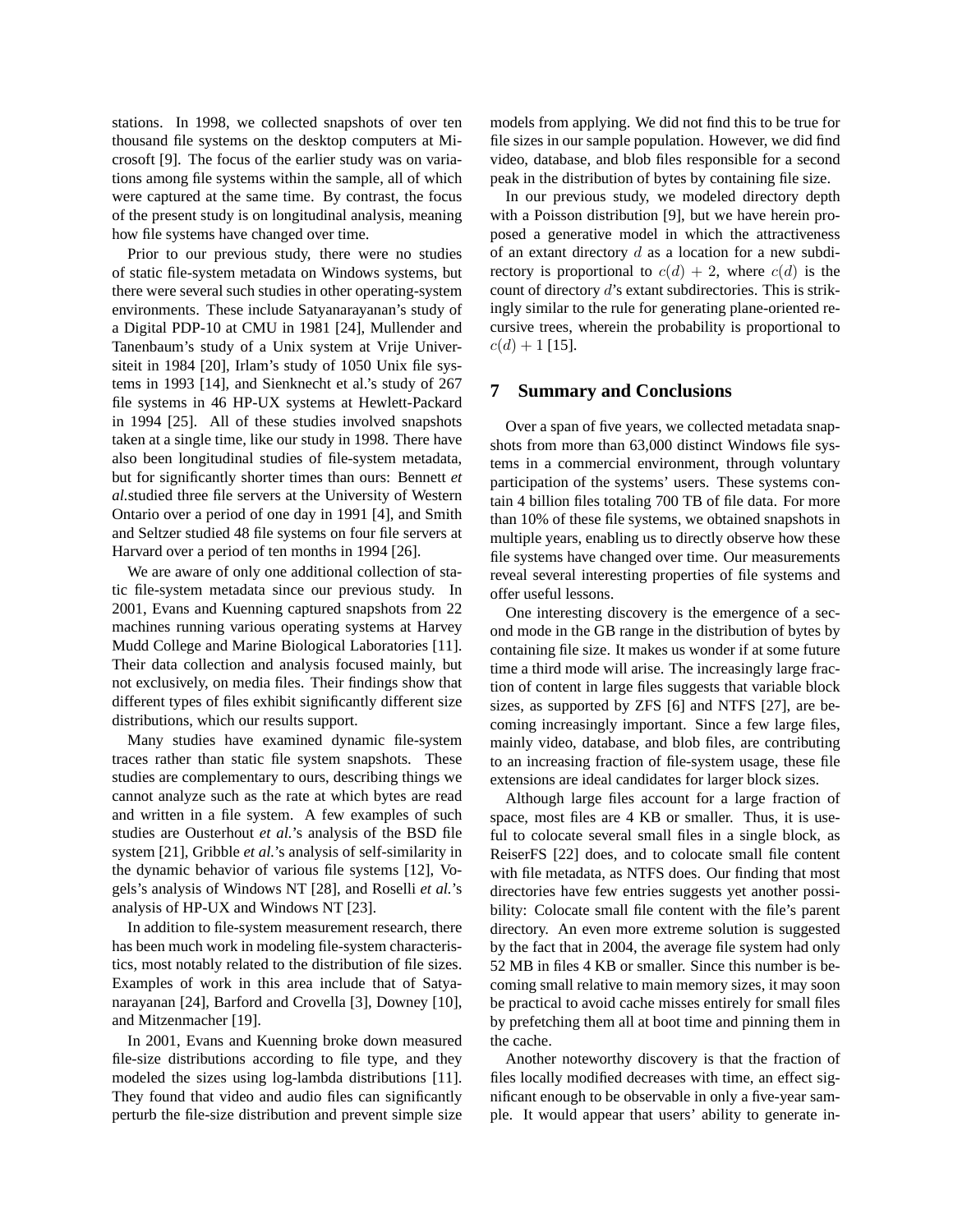creasing amounts of content is outstripped by the phenomenal growth in their disks. If individuals copying content from each other becomes increasingly common, then applications like peer-to-peer backup will have increasing amounts of inter-machine content similarity to leverage to obviate copying.

We were surprised to find a strong negative correlation between namespace depth and file size. Such a strong and temporally-invariant correlation, in combination with the well-known correlation between file extension and file size, can help us make predictions of file size at creation time. This may be useful, e.g., to decide how many blocks to initially allocate to a file.

We also discovered that a simple generative model can account for both the distributions of directory depth and the count of subdirectories per directory. The model we developed posits that new subdirectories are created inside an existing directory in offset proportion to the count of subdirectories already in that directory. This behavior is easy to simulate, and it produces directory-depth and directory-size distributions that closely match our observations.

Finally, it is remarkable that file system fullness over the course of five years has changed little despite the vast increase in file system capacity over that same period. It seems clear that users scale their capacity needs to their available capacity. The lesson for storage manufacturers is to keep focusing effort on increasing capacity, because customers will continue to place great value on capacity for the foreseeable future.

#### **8 Acknowledgments**

The authors would like to express great thanks to the many Microsoft users who consented to us taking snapshots of their file systems. Without them, this study would have been impossible. We also thank Jim Gray, Catharine van Ingen, and Tim Harris for their comments on early drafts of this paper. Finally, we thank the anonymous reviewers and our shepherd, Randal Burns, for their many helpful comments and suggestions.

### **References**

- [1] ADYA, A., BOLOSKY, W., CASTRO, M., CERMAK, G., CHAIKEN, R., DOUCEUR, J., HOWELL, J., LORCH, J., THEIMER, M., AND WATTENHOFER, R. P. FARSITE: Federated, available, and reliable storage for an incompletely trusted environment. In *Proceedings of the Fifth USENIX Symposium on Operating Systems Design and Implementation (OSDI)* (Boston, MA, December 2002), pp. 1–14.
- [2] ARPACI-DUSSEAU, A. C., AND ARPACI-DUSSEAU, R. H. Information and control in gray-box systems. In *Proceedings of the 18th ACM Symposium on Operating Systems Principles (SOSP)* (Banff, Canada, October 2001), pp. 43–56.
- [3] BARFORD, P., AND CROVELLA, M. Generating representative web workloads for network and server performance evaluation. In *Proceedings of the 1998 Joint International Conference on Measurement and Modeling of Computer Systems (SIGMET-RICS)* (Madison, WI, June 1998), pp. 151–160.
- [4] BENNETT, J. M., BAUER, M. A., AND KINCHLEA, D. Characteristics of files in NFS environments. In *Proceedings of the 1991 ACM SIGSMALL/PC Symposium on Small Systems* (Toronto, Ontario, June 1991), pp. 33–40.
- [5] BOLOSKY, W. J., CORBIN, S., GOEBEL, D., AND DOUCEUR, J. R. Single instance storage in Windows 2000. In *Proceedings of the 4th USENIX Windows Systems Symposium* (Seattle, WA, August 2000).
- [6] BONWICK, J. Zfs: The last word in file systems. Available at http://www.opensolaris.org/os/community/zfs/docs/zfs last.pdf.
- [7] CHAPMAN, G. Why does Explorer think I only want to see my documents? Available at http://pubs.logicalexpressions.com/ Pub0009/LPMArticle.asp?ID=189.
- [8] COX, L. P., MURRAY, C. D., AND NOBLE, B. D. Pastiche: Making backup cheap and easy. In *Proceedings of the Fifth USENIX Symposium on Operating Systems Design and Implementation (OSDI)* (Boston, MA, December 2002), pp. 285–298.
- [9] DOUCEUR, J. R., AND BOLOSKY, W. J. A large-scale study of file-system contents. In *Proceedings of the 1999 Joint International Conference on Measurement and Modeling of Computer Systems (SIGMETRICS)* (Atlanta, GA, May 1999), pp. 59–70.
- [10] DOWNEY, A. B. The structural cause of file size distributions. In *Proceedings of the 2001 Joint International Conference on Measurement and Modeling of Computer Systems (SIGMETRICS)* (Cambridge, MA, June 2001), pp. 328–329.
- [11] EVANS, K. M., AND KUENNING, G. H. A study of irregularities in file-size distributions. In *Proceedings of the 2002 International Symposium on Performance Evaluation of Computer and Telecommunication Systems (SPECTS)* (San Diego, CA, July 2002).
- [12] GRIBBLE, S. D., MANKU, G. S., ROSELLI, D. S., BREWER, E. A., GIBSON, T. J., AND MILLER, E. L. Self-similarity in file systems. In *Proceedings of the 1998 Joint International Conference on Measurement and Modeling of Computer Systems (SIG-METRICS)* (Madison, WI, June 1998), pp. 141–150.
- [13] GUNAWI, H. S., AGRAWAL, N., ARPACI-DUSSEAU, A. C., ARPACI-DUSSEAU, R. H., AND SCHINDLER, J. Deconstructing commodity storage clusters. In *Proceedings of the 32nd International Symposium on Computer Architecture (ISCA)* (Madison, WI, June 2005), pp. 60–71.
- [14] IRLAM, G. Unix file size survey 1993. Available at http:// www.base.com/gordoni/ufs93.html.
- [15] MAHMOUD, H. M. Distances in random plane-oriented recursive trees. *Journal of Computational and Applied Mathematics 41* (1992), 237–245.
- [16] MESNIER, M., THERESKA, E., GANGER, G. R., ELLARD, D., AND SELTZER, M. File classification in self-\* storage systems. In *Proceedings of the 1st International Conference on Autonomic Computing (ICAC)* (New York, NY, May 2004).
- [17] MICROSOFT. SetFileTime. Available at MSDN, http:// msdn.microsoft.com/library/default.asp?url=/library/en-us/ wcecoreos5/html/wce50lrfsetfiletime.asp.
- [18] MITCHELL, S. *Inside the Windows 95 file system*. O'Reilly and Associates, 1997.
- [19] MITZENMACHER, M. Dynamic models for file sizes and double Pareto distributions. *Internet Mathematics 1*, 3 (2004), 305–333.